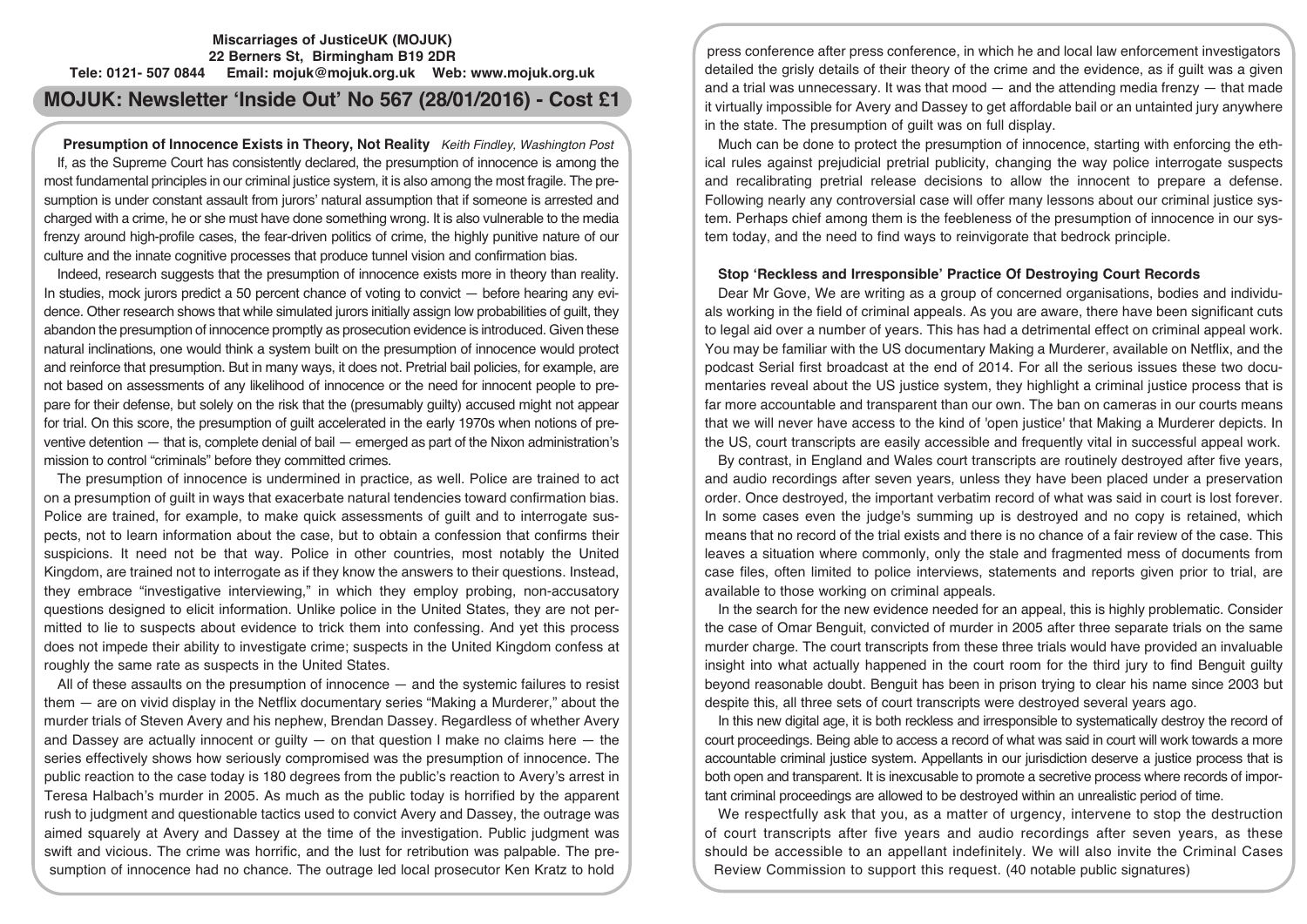#### **US: The Way to End Prison Privatization Could be Corporate Incompetence**

*Chandra Bozelko, Guardian:* We've farmed out so many correctional services to private corporations that criminal justice is no longer a government function. There are only two parts of the American criminal justice system that haven't succumbed to privatization, according to research released on Thursday by 'In the Public Interest': the police and the courts. Everything else – including transportation, probation, food, electronic monitoring, psychiatric and drug treatment and fine collection – has been privatized somewhere in the country.

The stories about how private corporations cut corners in prisons in order to maintain their profit margins are horrendous and, unfortunately, have become commonplace in public discourse – especially in the past year. For instance, there's Management and Training Corporation, a Utah corporation contracted to run the Eastern Mississippi Correctional Facility. It faces a class-action lawsuit for cost-cutting that became so dangerous that inmates began losing their vision and their appendages from lack of oversight and medical care. Or there's the private Prisoner Transport Services of America, which employed officers who allegedly urinated on an inmate and held a shotgun to his head last summer during a transport from Florida to Pennsylvania; it's being sued for denying a woman water during a two-day trip across Texas in August 2013. And none of that is as bad as what inmates in Florida faced, when they were powerless to protect themselves as doctors employed by a private healthcare company watched them die while treating their cancers with Tylenol.

It's not just prisoners whom private prison contractors leave in the lurch, though. Written into many of their contracts is the freedom to walk away from their agreements with the state – particularly when their profit margins diminish. Not more than six weeks ago, Corizon – the largest private correctional health care provider in the country – broke its contract with the Florida Department of Corrections after the company realized that it was facing steep civil liability for its poor performance because the number of inmate deaths had hit a 10-year high under Corizon's watch. Florida Department of Corrections secretary Julie Jones was left to figure out how to provide adequate healthcare for 75,000 people who rely on the state to stay minimally healthy. At best the Corizon pullout was cowardly; at worst it was an out-and-out admission of the company's guilt in providing substandard care to inmates. But above all, Corizon's move was a clear warning to the public agencies that contract with them: we can leave whenever we want.

Granted, Corizon did give the State of Florida six months to rearrange its correctional healthcare – as though that's a simple task. Still, nothing stops Corizon or any other private company from leaving their posts in the justice system as soon as the profit forecast looks gloomy. Moral obligation seemingly doesn't motivate these private businesses, otherwise their management of prisoners wouldn't be as bad as it clearly is to begin with. Critics of privatization want these companies out anyway so, in the long run, Corizon's abandonment of its Florida contract isn't a bad thing. Many municipalities and states have already severed their relationships with Corizon because the problems caused by privatization were too severe and too obvious.

However, many other agencies haven't terminated their private prison contracts despite ample evidence that they should. Government agencies that continue to contract with private business have essentially indentured themselves to these corporations, tolerating abuse of the government and of their prisoners because they're unprepared for the business' unanticipated departures. For example, the State of Idaho tolerated Corrections Corporation of America overbilling the state by falsifying timesheets. The State of Mississippi tolerated Geo Group's employees' smuggling drugs into and raping their inmates, though they eventual-

ly terminated their contract with the country's second-largest private prison management company.

We don't even know exactly how much these profiteers made in running prisons because they disclose only their revenue – \$1.7 billion for CCA and \$1.5 billion for Geo Group – but not their expenditures, which would document the ways in which they cut corners. Government agencies never relinquish their duties toward constituents: they may contract out service provision to companies, but they can't outsource their responsibility. And state and local governments can't retract their obligations when the going gets tough, like these private businesses have done already. If we dump prison profiteers before they have a chance to desert us – leaving us to fix the destruction they caused – untold millions can be reinvested in public safety rather than someone's private bank account. We've privatized too much in our criminal justice system – so much that we've essentially sold public safety and rehabilitation to the highest bidder. Now is the time for our public agencies to take back the justice system from profit-motivated corporations.

#### **Courts and Junk Science** *Alan, Shanoff,Toronto Sun*

Much has been written about junk science and how it has been used to convict innocent people of crimes they didn't commit. We need to take a much tougher look at so-called 'expert testimony' in our justice system, The infamous wrongful murder conviction of Steven Truscott in 1959 was based in part on faulty evidence concerning the time of death of Lynne Harper. According to the Ontario Court of Appeal there was "no scientific justification" for the pathologist's opinion on time of death. Years later, Dr. Charles Smith's use of junk science led to the wrongful convictions of many innocent people in the deaths of babies and children.

Flawed hair testing analysis has recently been condemned in reports by retired judge Susan Lang in Ontario and the National Association of Criminal Defense Lawyers and the Innocence Project in the United States. According to a 2009 U.S. Congress commissioned publication by the National Research Council, the legal system suffers from flawed forensics in many areas including, "fingerprints, firearms examination, tool marks, bite marks, impressions (tires, footwear), bloodstain-pattern analysis, handwriting, hair, coatings (for example, paint), chemicals (including drugs), materials (including fibers), fluids, serology, and fire and explosive analysis." In other words, pretty much everything other than DNA testing. We have a tendency to look at these flawed criminal cases as instances where the science was at fault. The reality is the science itself is not at fault. The fault lies with people.

First and foremost, we have the experts who testify in court cases. Without so-called expert witness testimony, junk science would never be introduced as evidence in court. In our adversarial system, too many experts readily join the team that retains or pays them, whether it is the prosecution or defence. These experts often lose perspective and give opinions necessary to bolster their side in the case, even though they aren't supposed to be on any side. We need better rules to weed out expert witnesses who are in fact partisans.

Second, we have defence lawyers who in many cases have not prepared thoroughly for court and conduct ineffective cross-examinations as a result. Lawyers need more training in how to attack and test expert testimony. New rules must be put in place that better allow experts to be effectively cross-examined. For example, we must make it easier to permit cross-examination on anything that might relate to the reliability of experts or their testimony.

Third, we have judges, the gate-keepers of our system, whose job it is to keep junk science out of the courtroom. Judges require more training in how to do this. Their skills have been found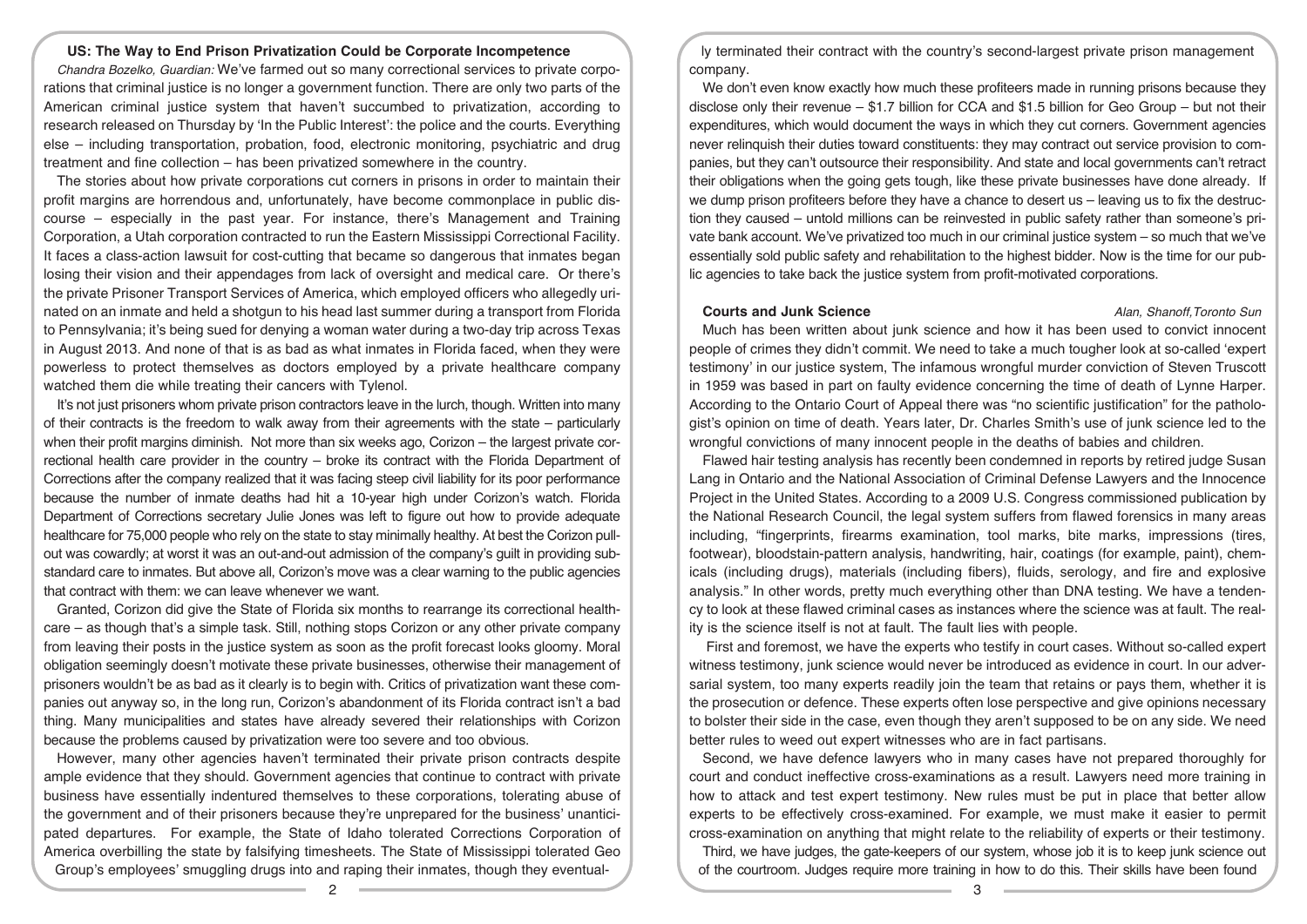wanting too many times. With such an important subject, you'd think we'd have all sorts of studies and data on the incidence of miscarriages of justice due to the use of junk science and partisan experts. In fact, there's a dearth of data on this subject. We have even less data on the frequency with which junk science and false or exaggerated expert testimony is used to sabotage legitimate civil lawsuits. Most medical negligence and personal injury cases depend on significant amounts of expert testimony. We're kidding ourselves if we think civil litigation is immune from the junk science expert testimony problems we have seen in the criminal justice system. If anything, the problem is likely more pervasive in the civil justice system where the standard of proof is lower.

It's time we held an inquiry into the use of junk science in both our criminal and civil justice systems and rooted out the experts who taint cases with junk evidence. It's not the science that is junk; it's the "experts" who spew misinformation.

#### **Northern Ireland Independent Commission on Information Retrieval**

*Secretary of State for Northern Ireland Theresa Villiers:* The cross-party talks that ran from 8 September to 17 November last year, which culminated in the fresh start agreement, brought us closer than ever before to consensus on the best way to deal with Northern Ireland's past. While we established much common ground, it was not possible to reach agreement on all issues. I am committed to working with the Northern Ireland parties, with the Irish Government as appropriate, and with representatives of victims and survivors, to build on the progress made during the talks. The UK Government are determined to resolve the outstanding issues that are preventing the establishment of the legacy institutions set out in the Stormont House agreement.

One of these institutions is the Independent Commission on Information Retrieval (ICIR). This will be an independent body designed to enable victims and survivors privately to receive information about the troubles-related deaths of their next of kin. As set out in the Stormont House agreement, and building on the precedent of the Independent Commission on the Location of Victims' Remains, the ICIR will be an international body. To that end, the UK and Irish Governments have signed an international agreement to enable the establishment of the ICIR and to set out its functions. Today I have placed a copy of this treaty in the Libraries of both Houses.

The ICIR will be an important institution which will help victims and survivors to seek information which it has not been possible to obtain by other means. Engagement by families with the ICIR will be entirely voluntary. Information provided to the ICIR about deaths within its remit will not be admissible in court, something which families will always be told in advance. The ICIR will not, however, provide any form of amnesty or immunity from prosecution. This Government believe in the rule of law and would not countenance such a step. As the Stormont House agreement set out, information provided to the ICIR will be protected but no individual will be protected from prosecution if evidence is obtained by other means. It is the Government's intention that the legislation needed to implement the ICIR will contain provisions clearly setting this out.

It had been our aim to lay the treaty before Parliament at the same time as introducing the legislation required to establish the legacy bodies. However, as agreement has not yet been reached on this legislation, this is not possible. Once any treaty is formally laid, Parliament has a period of 21 sitting days, in which it can resolve that the treaty should not be ratified, in accordance with the Constitutional Reform and Governance Act 2010. I believe that it would be best if this consideration took place alongside the legislation, which will contain more detail about how the ICIR will function. I propose therefore formally to lay the treaty once we are able also to introduce legislation. These particular circumstances mean that placing a copy of the

treaty in the Libraries of both Houses is an appropriate way to ensure that Parliament is aware of the text of the treaty, without instigating the formal process of consideration.

In addition to the ICIR, the Stormont House agreement envisaged the establishment of the Historical Investigations Unit, the oral history archive and the Implementation and Reconciliation Group. Together, this set of institutions provides the best opportunity to help Northern Ireland deal with its past and provide better outcomes for victims and survivors, the people who we must never forget suffered more than anyone else as a result of the troubles. The Government are committed to implementing the Stormont House agreement and to establishing the legacy bodies it contains. I will continue to meet victims' representatives and others over the coming days and weeks to discuss these matters and to build support for the new institutions.

#### **Violent Crime Jumps 27% in New Figures** *David Barrett, Telegraph*

Crime recorded by the police rose by six per cent in the year to September, including a 27 per cent jump in violence against the person, official figures have revealed. It amounted to an extra 185,666 violent offences. The Office for Nationals Statistics said: "There were also increases in some of the more serious types of police recorded violence, including a nine per cent rise in offences involving knives or sharp instruments and a four per cent increase in offences involving firearms. "Such offences are less likely to be prone to changes in recording practices though there is some anecdotal evidence to suggest that a tightening of recording procedures may also be contributing to some of the increase in some forces."

Sexual offences recorded by the police continued to show a rise which has been widely attributed to increased confidence in the criminal justice system by victims - in the latest period there was a 36 per cent year-on-year increase, or an additional 26,606 offences. The numbers of rapes, at 33,431, and other sexual offences, at 66,178, were at the highest level since the current recording methods were introduced in 2003. There were also 71 more homicides in the year, with a total of 574, compared with the previous 12 months.

In one peculiar and unexplained trend, the ONS said the jump in murders was concentrated in just one part of the country - London and the south east. "Homicides are not prone to changes in recording practice by the police," it said. Increases in homicide were concentrated in London and in police forces in the South East of England. While there was also a 19 per cent rise in offences of attempted murder recorded by the police, as with homicide, levels can fluctuate from year to year so it is too early to say whether this is the start of an emerging upward trend."

The rises in recorded crime data are thought to be down to more rigorous rules being introduced across police forces where there have been widespread accusations that data was "fiddled" for years. A separate measure of crime rates - the Crime Survey of England and Wales - said levels were stable at 6.6 million incidents a year.

Mike Penning, the police minister, said: "We continue to see a rise in police recording of violent and sexual crimes. The ONS is clear that this rise reflects improvements in recording practice and a willingness of victims to come forward - this is something we welcome. The Government has made reducing violence, including knife crime, a priority and continues to work closely with the police and other organisations to tackle the drivers of these crimes. But we know there is more to do. Last year, we legislated to ensure that those convicted of carrying a knife more than once are automatically sent to prison and we are reviewing our measures on knife crime further - including supporting co-ordinated police action and discussing with retailers what more they can do. We recognise that crime is also changing - and the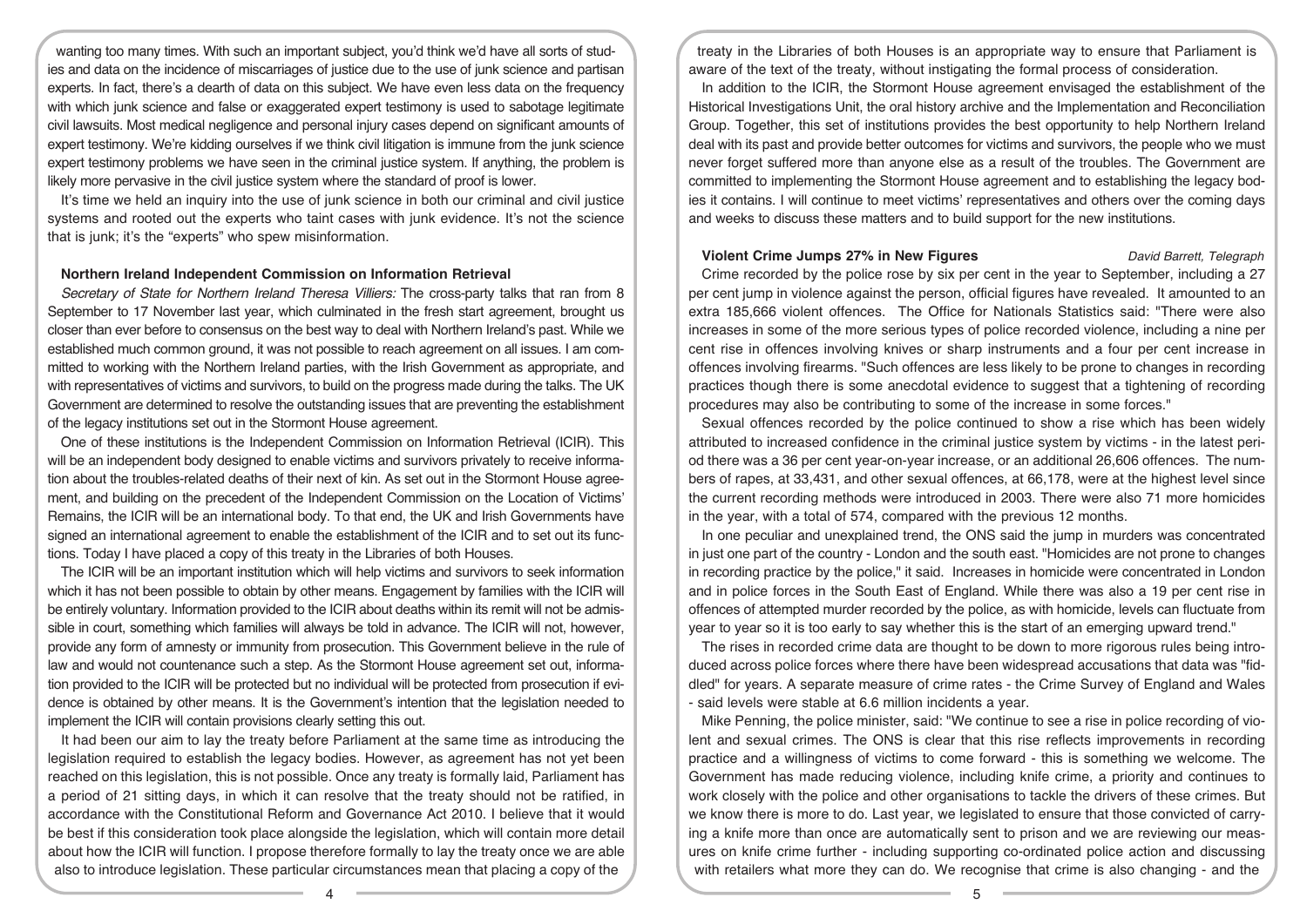Government has been working to get ahead of the game to tackle fraud and cyber crime." Jack Dromey, the shadow policing minister, said: "Police recorded crime is rising and some of the most serious crimes have soared to the highest levels in years. There has been a major increase in knife crime, up nine per cent, a 27 per cent rise in violent crime and a 36 per cent increase in sexual offences. Reported rape is the highest since 2003. Today's figures do not even include online crime. Crime is changing and has moved online in recent years. The ONS has estimated that were such crimes to be included, the total number of recorded crimes would nearly double. The Tories have slashed police officers by 17,000 and broke their promise to the public to protect frontline officer numbers. Now we see the biggest increase in recorded crime in a decade. The first duty of any Government is the safety and security of our citizens. The biggest cuts to any police force in Europe is letting the British people down."

Chief Constable Jeff Farrar, of the National Police Chiefs' Council (NPCC), said the figures were "good news" because they were still lower than peak levels 20 years ago. "The six per cent increase in police recorded crime reflects our work to improve crime recording across the country. Many of the notable increases in specific crimes are attributed to more reporting and better recording. The NPCC lead for child protection, Chief Constable Simon Bailey, has said that increased confidence of victims to report crimes to the police has resulted in the significant increase in recorded crime but that, as the numbers continue to increase, we need to consider whether more offences are being perpetrated and he is looking at this issue. We believe that the increase in knife crime is about more than changes in recording and that the number of people carrying knives is on the rise. This is a worrying development after many years of reducing knife crime and chief officers are working together to determine how best to respond. Police chiefs are working individually, collectively and closely with key partners to adapt to the threats we are facing today and will do in the future so we can continue to reduce the number of people impacted by crime in the UK."

## **Brazil Prison Breakout: Inmates Blow Up Wall to Escape**

Forty inmates escaped from jail in the eastern Brazilian city of Recife after a bomb was used to blow a hole in an external wall, authorities there say. Most of the prisoners were captured after a manhunt through local streets lasting several hours, but two were killed and one remains at large. It is the second mass breakout in the area in a week. On Wednesday 20/01/2016, 53 men escaped from another jail on the city outskirts and only 13 of them have since been found. Social media images broadcast on Brazilian TV captured the moment when the explosion ripped through the external wall of the Frei Damiao de Bozanno prison. Seconds after the blast, dozens of men are seen leaping through the hole in a cloud of dust.

# **Neville Lawrence Heartbroken as Police Officer Retires and Won't Face Misconduct Claim**

The father of murdered teenager Stephen Lawrence has attacked Scotland Yard after a senior officer was able to retire while facing a possible misconduct claim over alleged spying on the family. Neville Lawrence said he was "very disappointed" and "heartbroken" that Commander Richard Walton left the force on Wednesday meaning he will now not face any disciplinary investigation. The Commander Walton was accused of meeting with an undercover officer in 1998 who had gathered information about the Lawrence family during the public inquiry into the teenager's death. The Independent Police Complaints Commission (IPCC) recently found that Mr Walton had a case to answer for alleged misconduct over the meeting. But his retirement means that matter will not be progressed any further. Speaking from his home in Jamaica, Mr

Lawrence, who son was murdered in 1993, said: "I am really disappointed. After 20 years of fighting for justice we have been knocked back again. "This officer is just going to walk away without answering what he has (allegedly) done. It is just heartbreaking. The force is supposed to be working with my family but it is working against us."

Lawyers for Mr Lawrence wrote to Metropolitan Police Commissioner Sir Bernard Hogan-Howe on Wednesday urging him to suspend Mr Walton before he retired. The letter, from law firm Hodge, Jones and Allen, read: "Without any suspension there is a real risk that Commander Walton will avoid sanctions as a result. We consider that the IPCC conclusions provide enough justification that it is in the public interest to suspend Commander Walton immediately in order to allow him to face disciplinary proceedings. There is a strong public interest in ensuring that any disciplinary sanctions are followed through, in order that the police are seen to be held accountable for their actions. Permitting Mr Walton to resign would cause serious damage to the reputation of the Metropolitan Police Service."

A Scotland Yard spokesman said Mr Walton had already formally retired and added that his case would not have fallen under regulations that would have allowed the force to stop his retirement by suspending him. Mr Walton said: "I have been intending to retire from policing on this date for thirty years and I also told the IPCC many months ago that I was retiring this week so it is unfortunate that it has taken so long for them to complete their report. Nevertheless, I leave the met with my integrity intact and extremely proud of the Counter Terrorism Command's track record in keeping London and the country safe from terrorism"

#### **Asylum Seekers Let Down by Their Lawyers, Says Watchdog**

*Caterina Franchi, Justice Gap:* A research commissioned into the quality of legal advice for asylum seekers has identified urgent need for improvement with almost half of all clients unhappy with their solicitors. The research for the Solicitors Regulation Authority (SRA) and Legal Ombudsman, carried out by MigrationWork CIC in collaboration with Refugee Action and Asylum Research Consultancy, drew on interviews conducted with 123 asylum seekers as well as case reviews and discussions with community groups. According to the study, only 49.5% of asylum seekers were satisfied with the quality of legal services they received from their advisers, who often failed to explain how the asylum process worked, were unclear on costs, used interpreters that spoke the wrong language and lacked the relevant legal knowledge to act in their clients' best interest. Some lawyers were found to have inadequate skills and expertise to take proper instructions from clients, who due to their traumatic past often provide incoherent accounts of their reasons for fleeing their country and risk to undermine their own claim.

Vulnerability of asylum seekers was a recurrent theme in the report. The language barrier, the difficulty to adjust to a new country, the traumatic events they might have experienced and potential mental health problems make asylum seekers particularly vulnerable service users. The report found that asylum seekers often turned to their communities for advice on legal representatives and were signposted to poor quality or unregulated advisers, with dubious referrals being made by interpreters receiving financial incentives from solicitors. When unhappy with the services they received, asylum seekers were found to be generally unaware they could make a complaint against their legal advisor or chose not to do so for fear of negative repercussions on their asylum claim.

Their vulnerability was exacerbated by a complex legal service market regulated by four different bodies (the SRA, the Bar Standards Board, the Chartered Institute of Legal Executives, and the Office of the Immigration Services Commissioner) affecting the ability of asylum seek-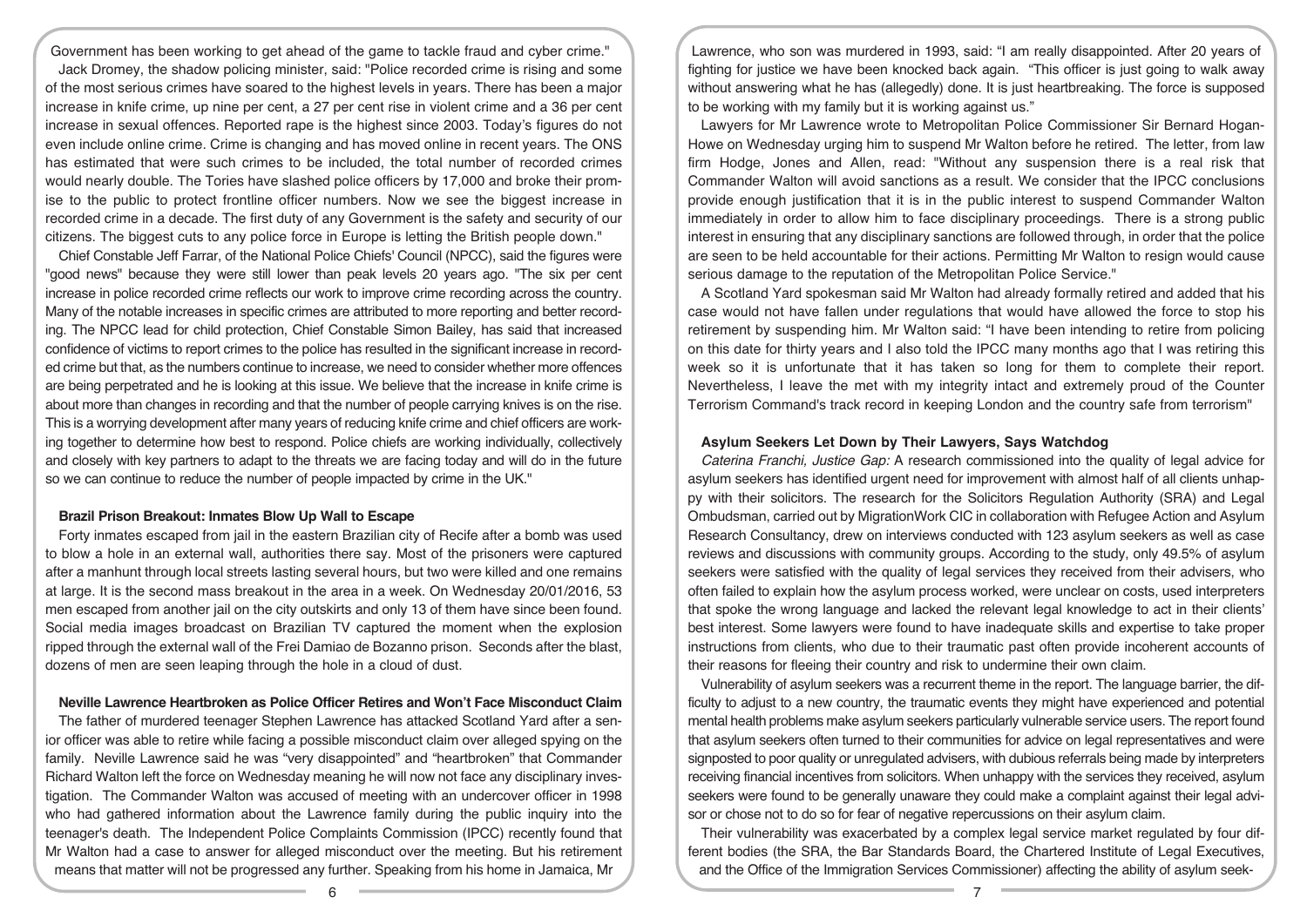ers to make informed choices as to whom they should appoint as their solicitor. Over the past few years, more and more solicitors have been referred to the SRA by the courts, following episodes of lawyers misleading judges, giving the wrong advice to clients or making meritless applications to the Court. Commenting on the study, Paul Philip, Chief Executive of the SRA, said: Asylum seekers requiring legal advice and support are particularly vulnerable and may be fleeing torture, imprisonment and death. The consequences of getting it wrong can be tragic and we will work with other organisations and law firms themselves to tackle any issues and to help improve the services they offer. Following the publication of the report, the SRA has decided to investigate a number of firms and undertake more in-depth research. The Law Society has promised to update its immigration and asylum accreditation scheme to improve the quality of advice.

#### **Bijan Ebrahimi Case: Police Officers Dismissed for Misconduct** *Guardian*

A police officer and a community support officer convicted of misconduct after the murder of a disabled man have been dismissed. PC Kevin Duffy, 52, and PCSO Andrew Passmore, 56, were found guilty of misconduct in public office in connection with the death of Bijan Ebrahimi in Bristol, in 2013. Ebrahimi, 44, was punched and kicked to death before his body was set on fire by neighbour Lee James, who wrongly believed he was a paedophile. Avon and Somerset police announced on Friday that Duffy and Passmore have been dismissed from the force following misconduct hearings. "It was alleged that PC Duffy breached the standards of professional behaviour in relation to his dealings with Bijan Ebrahimi between 10 and 15 July 2013," a spokesman said.

"PC Duffy knew, or ought to have known, that Ebrahimi was at risk of harm. He failed to visit or otherwise make contact with Ebrahimi and refused to speak to him on the telephone. As a result, PC Duffy was convicted of misconduct in a public office on 21 December, which has brought discredit to the constabulary. The allegations were upheld by the misconduct panel and, as a result, PC Duffy was found guilty of gross misconduct. The ruling of the panel was that PC Duffy be dismissed from Avon and Somerset police without notice. At a separate hearing earlier this week, PCSO Andrew Passmore was also dismissed in relation to this matter." Duffy and Passmore are two of 18 officers and staff facing misconduct proceedings within the force. Of those, nine are accused of gross misconduct. PCs Leanne Winter, 38, and Helen Harris, 40, were each acquitted of a charge of misconduct in public office following a seven-week trial.

# **Stephen Lynch for Judicial Review**

[1] This is an application for Judicial Review of a decision of District Judge King made on 24/04/2015 at Newtownards Magistrates'' Court adjourning a hearing in respect of an alleged breach of bail by the applicant and remanding the applicant in custody. Mr R Lavery QC and Mr McKeown appeared for the applicant and Mr Henry appeared for the notice party, the PPS.

Background. [2] The following facts appear from the affidavit of Joe Mulholland, solicitor for the applicant. On 22 April 2015 the applicant was charged with burglary following a voluntary attendance PACE interview and was released on police bail to attend the Magistrates'' Court in 28 days. It was a condition of the applicant''s bail that he be subject to curfew from 11pm each night.

[3] On 23 April 2015 the applicant was arrested by police on suspicion of breach of the curfew condition of police bail. The police officer arrested the applicant on the basis that he was on the street after 11pm and therefore in breach of his bail whereas the applicant disputed that at the time of his arrest it was after 11pm.

[4] On 24/04/2015 the applicant appeared before Newtownards Magistrates'' Court on suspi-

cion of breach of bail and on a charge of burglary that had been brought forward. The police officer who had arrested the applicant on suspicion of breach of bail was unable to attend the Court. As the applicant disputed the breach of bail the prosecution sought an adjournment. Mr Mulholland, on behalf of the applicant, objected to any adjournment. District Judge King adjourned the breach of bail hearing until Monday 27 April 2015 and remanded the applicant into custody.

[5] On Monday 27 April 2015 the breach of bail hearing resumed before Deputy District Judge Archer who concluded that he had no jurisdiction to deal with an adjourned breach of bail hearing. The issues before this Court are whether the District Judge had power to adjourn the breach of bail hearing and to remand the applicant in custody.

Declarations: [26] The Court proposes to make the following Declarations –

1. That the District Judge had power under Article 161 of the Magistrates Courts (NI) Order 1981 to adjourn the breach of bail hearing.

2. That the District Judge, not having formed the requisite opinion for the purposes of Article 6(6) of the Criminal Justice (NI) Order 2003, did not have power to remand the applicant in custody in respect of the alleged breach of bail.

# **Home Office Refuses to Publish Inquiry Into Death of Detainee Shackled For Heart Op**

*Lisa O'Carroll, Guardian:* The Home Office is refusing to release the findings of an investigation into the death of a man who was handcuffed throughout a heart operation following a s tint in a detention centre near Heathrow airport. The case echoes the controversial death of Alois Dvorzac, an 84-year-old Canadian Alzheimer's sufferer, who died in shackles while detained in Gatwick airport en route to be reunited with his daughter in Slovenia.

Mohammed Jakaria Chowdhury died of heart failure in November 2012 at Harefield hospital in north-west London and was handcuffed for almost the entirety of his week-long stay before his death. A freedom of information application for details of his death by the charity Medical Justice was rejected by the Home Office's immigration enforcement department on the grounds that the details would be too distressing for his family. The charity is now applying to a first-tier tribunal in a bid to force the investigation into the public domain. "The real concern is that the Home Office are not being transparent and it is in the public interest that it is. If there is evidence he was treated in a manner so distressing it couldn't be released to the family, then it is even more important that people know about it," said Martha Spurrier, the barrister for the charity. She added that "a perverse consequence" of the Home Office logic was "the worse someone was treated the more unlikely we were to hear about it".

The charity was alerted to Chowdhury's death and the secret Home Office report by a glancing reference in a 2012 report by Her Majesty's Inspectorate of Prisons (HMIP). The report says Chowdhury was kept in restraints throughout a coronary operation to widen narrowed or blocked arteries. "A dying man had remained handcuffed while sedated and undergoing an angioplasty procedure in hospital; his restraints handcuffs were only removed seven hours before his death. The Home Office's professional standards unit had completed a critical investigation report into this case," said the HMIP report on Harmondsworth immigration detention centre, where Chowdhury had been held. It is not known if Chowdhury was an asylum seeker or had overstayed a visa, what age he was or whether he has any family in the UK, as no details have been released. "We know very little about Mr Chowdhury's case, but given he was sedated he clearly posed no risk to anyone. It is dehumanising and absolutely unacceptable for anyone to be restrained in that situation," said Theresa Schleicher, the acting director of Medical Justice.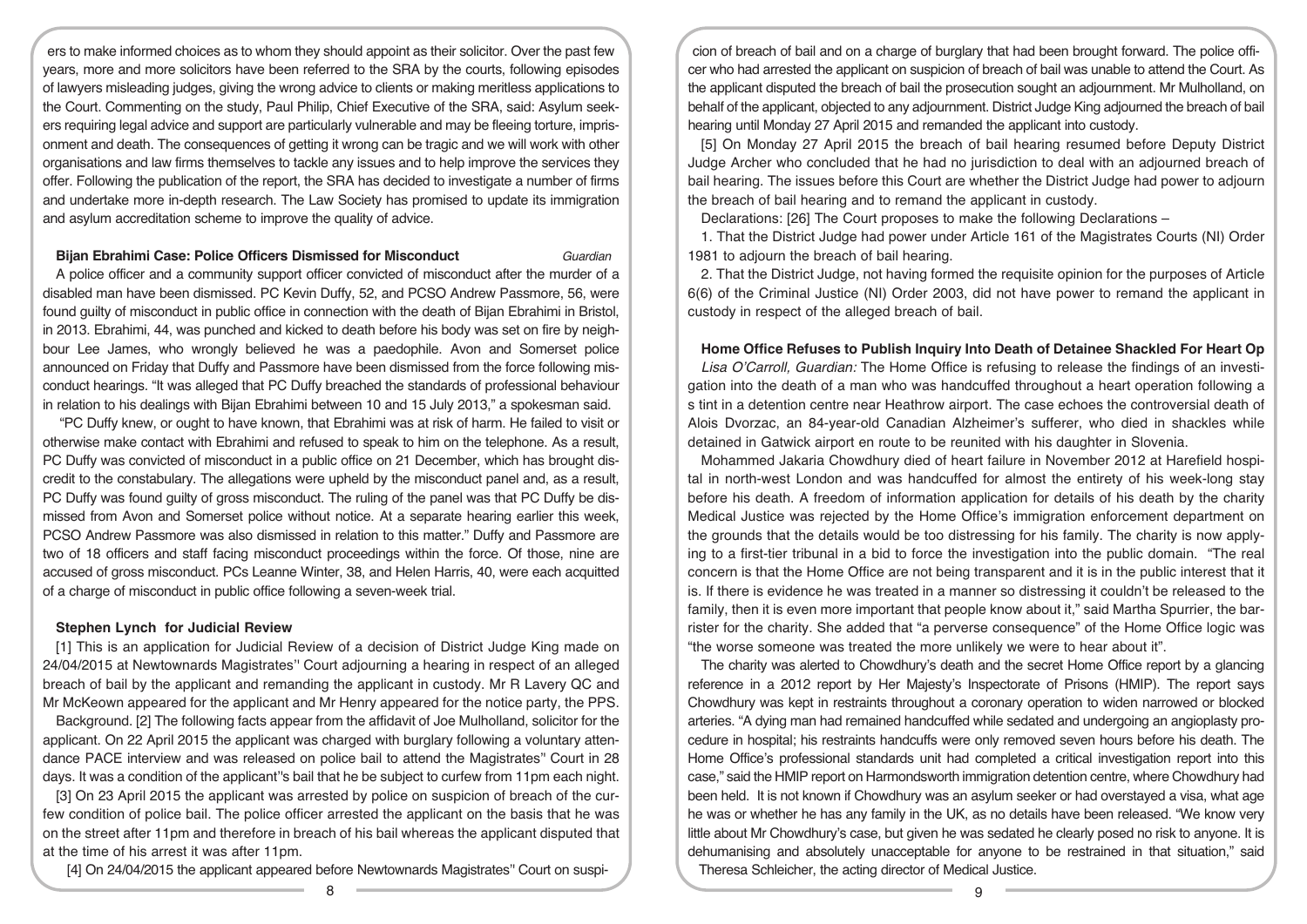The charity's appeal of the Home Office and information commissioner's decision will take place at the first-tier tribunal, which on Wednesday was adjourned until March. The appeal comes at a critical time for the Home Office. Last year it was heavily criticised by the prisons and probation ombudsman (PPO) over the circumstances surrounding 84-year-old Dvorzac's death, which it described as "shameful" and "wholly unacceptable". And last week it was again under fire when the former prisons and probation officer Stephen Shaw criticised its "opaque" attitude towards detention. His independent review said the reluctance to be more transparent about immigration detention was counter-productive and encouraged "speculative or ill-informed journalism" and inhibited healthy oversight. "It has been argued internationally that immigration detention is 'one of the most opaque areas of public administration'. It would be in everyone's interests if in this country it were less so," Shaw said. Although investigations are mandatory for all deaths in detention, none took place in Chowdhury's case because his detention status was lifted seven hours before his death. It is not known why as no details have been made public.

**US: Courts Rubber Stamp Corporate Suits Against Poor** *Human Rights Watch*

Courts across the United States have allowed multibillion-dollar corporations to secure judgments against alleged debtors en masse without providing meaningful evidence to support their claims, Human Rights Watch said in a report released today. Some legislatures and courts have also erected formidable barriers that block many alleged debtors from securing a meaningful hearing in front of a judge. The 80-page report, "Rubber Stamp Justice: US Courts, Debt Buying Corporations, and the Poor," scrutinizes how courts approach hundreds of thousands lawsuits brought every year by debt buyers – firms that specialize in buying up bad debts which they then try to collect for themselves. These suits have often been marred by patterns of apparent error, legal deficiency, and alleged illegality. Debt buyers have won court judgments against the wrong people, prevailed in suits that should have been barred by applicable state law, and garnished the wages or bank accounts of people who never received proper notice that they had been sued, along with other problems. Yet many courts continue to adjudicate these suits with astonishing speed and without subjecting them to any substantive scrutiny or even receiving meaningful evidence in support of the claims.

"Courts should be treating debt buyer lawsuits with heightened vigilance," said Chris Albin-Lackey, senior legal adviser at Human Rights Watch. "Rubber stamping debt buyer suits threatens the rights of poor people and ultimately undermines the basic integrity of the courts." The report is based on interviews with people sued by debt buyers, judges, lawyers, public officials, and debt buyer representatives across several US states and at all levels of government. Some judges expressed frustration with legal frameworks, court rules, and resource constraints that they say prevent them from subjecting debt buyer litigation to the kind of scrutiny the cases deserve. Human Rights Watch detailed pervasive problems with the way courts approach debt buyer lawsuits. The cases often pit multibillion-dollar corporations against people who cannot afford legal representation. Many defendants are effectively railroaded into paying off debts whose existence has never been proven, even when strong legal defenses are available to them.

Most defendants either cannot or do not mount any kind of an effective defense to the suits against them and in these cases many courts award default judgments in favor of plaintiffs without requiring much if anything in the way of evidence. Human Rights Watch found. This creates a risk that some courts rubber stamp large numbers of lawsuits that debt buyers could never win against a competent adversary in court – including some that are legally deficient or without supporting evidence. Some courts make it very difficult for defendants who

appear in court intending to fight the case to secure a meaningful hearing before a judge. Many courts push defendants into unofficial "negotiations" with debt buyer attorneys in the courthouse hallways. Human Rights Watch observed "hallway conferences" in which debt buyer attorneys misled or hectored defendants into capitulating and agreeing to pay without ever having the opportunity to present their side of the case to a judge.

Debt buying companies pay pennies on the dollar for vast portfolios of delinquent credit card and other debt, and then try to collect the full face value of those debts. Because the debts are purchased so cheaply, even a very low rate of collection can yield huge profits. Encore Capital, the industry leader, claims that one in every five US consumers either owes it money or has owed it money in the past. Encore and its largest competitor, Portfolio Recovery Associates, each collect \$1 billion from US consumers every year, roughly half of that through debt litigation.

Much of the debt sold to debt buyers is credit card debt, carrying interest rates that routinely exceed 25 percent. The companies often allow interest to accumulate for years before filing suit, which can add thousands of dollars to the debts they ultimately try to collect in court. Many of the defendants are struggling or at the margins of poverty. Debt buyers rank among the heaviest individual users of the US civil court system, filing hundreds of thousands of suits every year. In New York's state court system, eight of the 20 most prolific civil plaintiffs were debt buying companies in 2014, filing more than 70,000 suits. Debt buyer lawsuits add to the overwhelming backlog of cases many courts already struggle to deal with, creating an incentive to dispose of the cases quickly rather than carefully.

# **Lord Janner Escaped Prosecution Due to CPS and Police Failings**

*Rajeev Syal, Guardian:* Greville Janner escaped prosecution for serious sexual abuse of boys on three occasions because of failings by prosecutors and the police, an independent report has found. The Crown Prosecution Service (CPS) and Leicestershire police have been severely criticised by Richard Henriques, a retired judge, for mishandling investigations into the peer in 1991, 2002 and 2007. Lord Janner died last month while awaiting a trial of the facts. Details of the evidence gathered against the former Labour MP for Leicester West and the mistakes by officials and police officers have been published for the first time in the report. The report shows in sometimes harrowing detail how former residents of children's homes repeatedly made claims of abuse to officials in authority, but their claims were not acted upon.

The report found: • The decision not to charge Janner in 1991 was wrong because there was enough evidence against him to provide a realistic prospect of conviction for offences of indecent assault and buggery. In addition, the police investigation was inadequate and no charging decision should have been taken by the CPS until the police had undertaken further inquiries. • In 2002, allegations against Janner were not supplied by the police to the CPS and so no prosecution was possible. This merits investigation by the IPCC. • There was sufficient evidence to prosecute Janner in 2007 for indecent assault and buggery. He should have been arrested and interviewed and his home searched.

Henriques suggested that the government should look again at time limits on charging decisions, set up a new system when referring serious cases and establish a central case log so files are not lost. The retired judge found that a Leicestershire police investigation in 1991 failed to cover basic steps such as checking details of whether a 14-year-old boy had shared hotel rooms with Janner, and that only "extremely limited" inquiries were made at the children's homes where he lived.

These allegations related to 1975 when, it was alleged, the young boy from a children's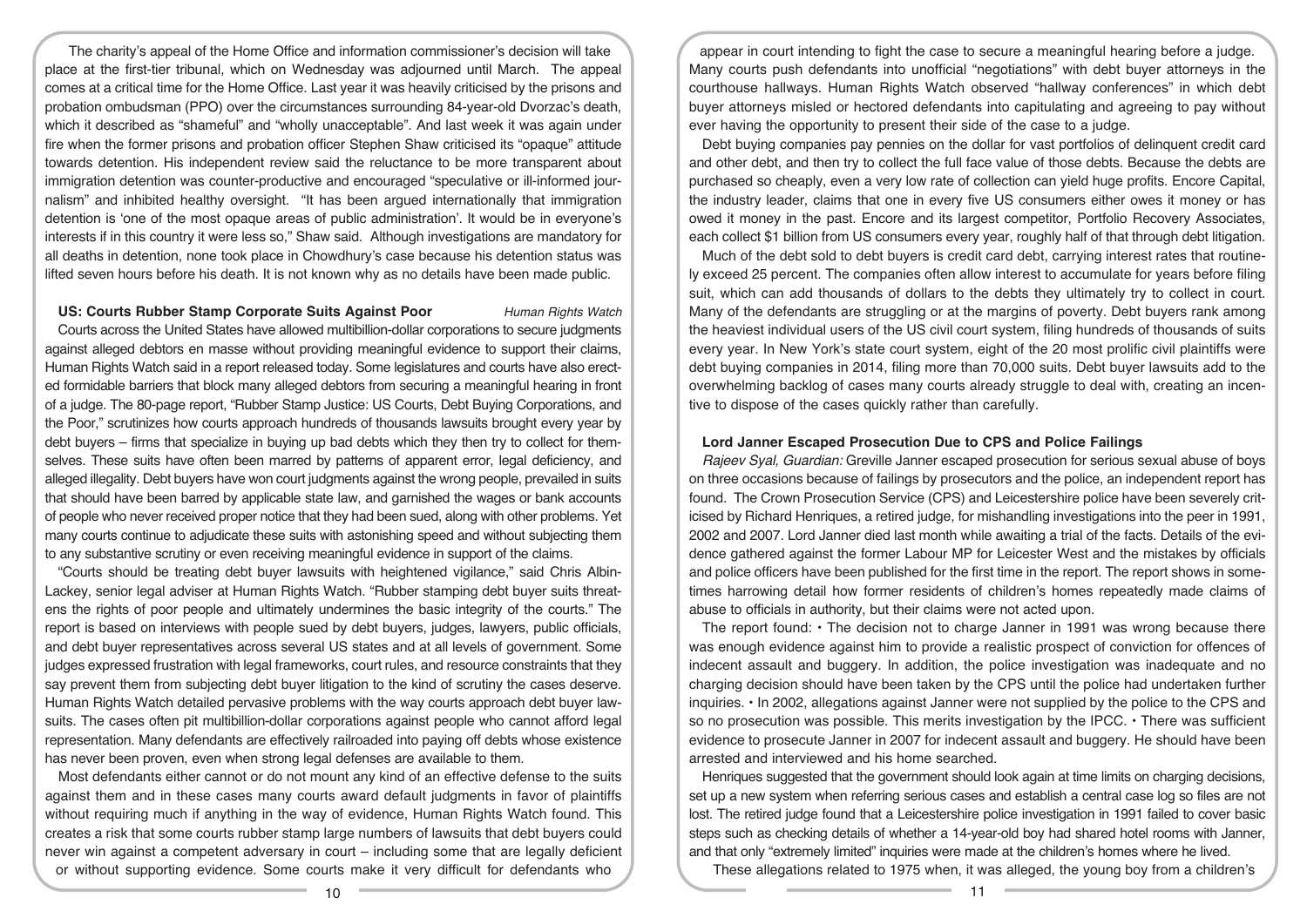home met Janner after the then MP performed magic tricks. The alleged victim, known as Complainant One, said he was quickly befriended by Janner and was sexually abused and raped repeatedly. The complainant went to a wedding with the peer's family, it was alleged, and it was only two decades later in 2014 that a subsequent police investigation found there was film footage of Complainant One at the event. According to the report, the prosecuting authorities discussed the possibility of arresting and interviewing the complainant in relation to charges of perverting the course of justice.

A second alleged victim came forward in April 2000 when police in Leicester were investigating abuse in children's homes. Known as Complainant Two, he made a statement to police claiming he had been seriously sexually abused by Janner. Police did not pass the claim to the CPS in a file submitted in 2002, and no further action was taken. The report said Janner should have faced prosecution for two counts of buggery, one count of indecent assault and one count of gross indecency, as well as the 1991 claims, at this stage.

In 2007, a reviewing lawyer at the CPS, who had also advised in 1991 and 2002, said problems with the credibility of a third alleged victim again meant the peer could not be prosecuted. There was an eight-month delay between the police file being submitted and the charging decision being made. Complainant Three alleged that Janner had abused him in a children's home 27 years earlier. He claimed that after one session of abuse involving two other men, Janner patted a fellow paedophile on the back and said: "Well done, you groomed him well."

Janner, who had dementia, died last month aged 87. He had been the MP for Leicester West for 27 years and stood down at the 1997 election. His family insist he is innocent of any wrongdoing. Alison Saunders, the director of public prosecutions, said: "It is a matter of sincere regret that on three occasions, opportunities to put the allegations against Lord Janner before a jury were not taken." The peer was eventually charged with 22 offences relating to nine men and boys following another inquiry in 2013. Solicitors for the victims welcomed the report but said it would increase belief among victims that there had been a cover-up.

Peter Garsden, who represents 11 alleged victims, said the report opened the way for civil cases against Janner's estate. "It will be difficult to blame victims for inaction when a public body has behaved in the way described in the report," he said. Liz Dux, a specialist abuse lawyer at Slater and Gordon, which represents eight of Janner's alleged victims, said there needed to be an attempt to bring the individual prosecutors and police to account. "Alison Saunders' expression of 'sincere regret' over failures will be of little consolation unless it is followed by proper accountability," she said. "It is vital that those who made the decisions which resulted in Janner escaping justice are called to explain their reasoning."

## **Gun Gang Jailed For 45 Years After Running Operation From Prison**

*Kevin Rawlinson, Guardian:* The leader of a gang of gun dealers who have been jailed for a total of 45 years was able to direct operations from his prison cell using a secret mobile phone. Ishmael Brown was one of five members of a ring that sold more than 40 guns in London. He sought deactivated weapons from his cell in HMP Rochester and his girlfriend Caitlin Adams collected and carried them. Brown's fellow inmate Ehsen Abdul-Razak also used an illicit mobile phone to organise sales. The gang was caught after two of its members, Aaron Murray and Uzair Patel, were found with a reactivated 9mm semi-automatic pistol by police while they were in a minicab in east London in June 2015. Officers worked out that Murray had been buying the weapons and having them reactivated at a workshop run by

former Polish soldier Bart Pawlowski. His expertise as a metalworker and his military background enabled him to make ammunition. Police said that an AK47-style weapon was among the more than 40 guns sourced by the gang in the six months up to Murray and Patel's arrests. Both Brown and Adams were pictured posing with a similar weapon.

According to the Metropolitan police, eight reactivated firearms linked to the gang have been recovered, with investigations ongoing to find the rest. Brown, 26, Murray, 28, Patel, 28, and Abdul-Razak, 19, all pleaded guilty to firearms offences. Brown was jailed for 12 years and Patel and Abdul-Razak to five each. Murray's sentencing has been adjourned until March pending psychiatric reports. Both Pawlowski, 42, and Adams, 25, were found guilty of conspiracy to transfer prohibited weapons and were jailed for 13 and 10 years respectively.

DC Claire Gentles, the investigating officer, said: "The firearms and ammunition this gang converted had the potential to cause great harm on the streets of London and there is no doubt that the capital is a safer place as a result of the network being dismantled. The sentencing of Caitlin Adams should serve as a warning to others of the grave consequences of storing and transporting guns for others." Met police detective inspector James Hale said: "This was a complex investigation targeting criminals both inside and outside of prison as part of the Met's fight against gang and gun crime. We successfully collaborated with our colleagues in the prison service to recover the mobile phones and I would like to pay tribute to my detectives who have worked tirelessly to make communities safer and see this case to its successful conclusion. I would like to take this opportunity to urge anyone with knowledge of the whereabouts of any of the outstanding weapons to contact police."

#### **Dano Sonnex Still Subject to Human Rights Abuses**

Dano has been told that he cannot come down south to HMP Belmarsh for accumulated visits as he is a "Malicious complainer ". It is surely Dano's human right to complain at the condition's he is held in. Dano has not been in conflict with staff now for at least 18 months and is going down the correct route of the complaints system one of his last basic human rights, only to be told he is a malicious complainer.I cannot get to Frankland as It is so far and my health isn't that good, my friend would normally drive me but she hasn't been in good health lately. Apart from myself, his mother, no body has been cleared since 2013 for visits to Dano, which is so annoying as others could do the visits as well Dano's mental health and prison law solicitor, (Dano is still being held in segregation and his mental health is deteriorating once again), has been refused help from the LAA and is in the process of an appeal.... just feel so deflated with these solicitors; Dano hasn't had a visit from them since July 2015 because of funding. *Kathy Sonnex, mother of Dano*

## **Ten Years After Last Execution, California's Death Row Continues to Grow**

Liliana Segura for 'The Intercept': On January 17, 2006, California executed Clarence Ray Allen, the oldest person ever put to death in the state. It was just after midnight  $-$  the day after Allen's 76th birthday — and the execution was couched in controversy. Allen was legally blind, diabetic, and relied on a wheelchair. He had suffered a heart attack the previous fall. Later, when he asked that they just let him die if he were to have another heart attack before his execution date, prison officials said they could do no such thing. Yet when the press told the story of Allen's death, the prevailing descriptions were of a man in fine health — not nearly as weak as described by the attorneys who had tried to save his life. "In final moments, killer didn't seem so frail," read the headline in the San Francisco Chronicle, which noted Allen's "robust ability": how he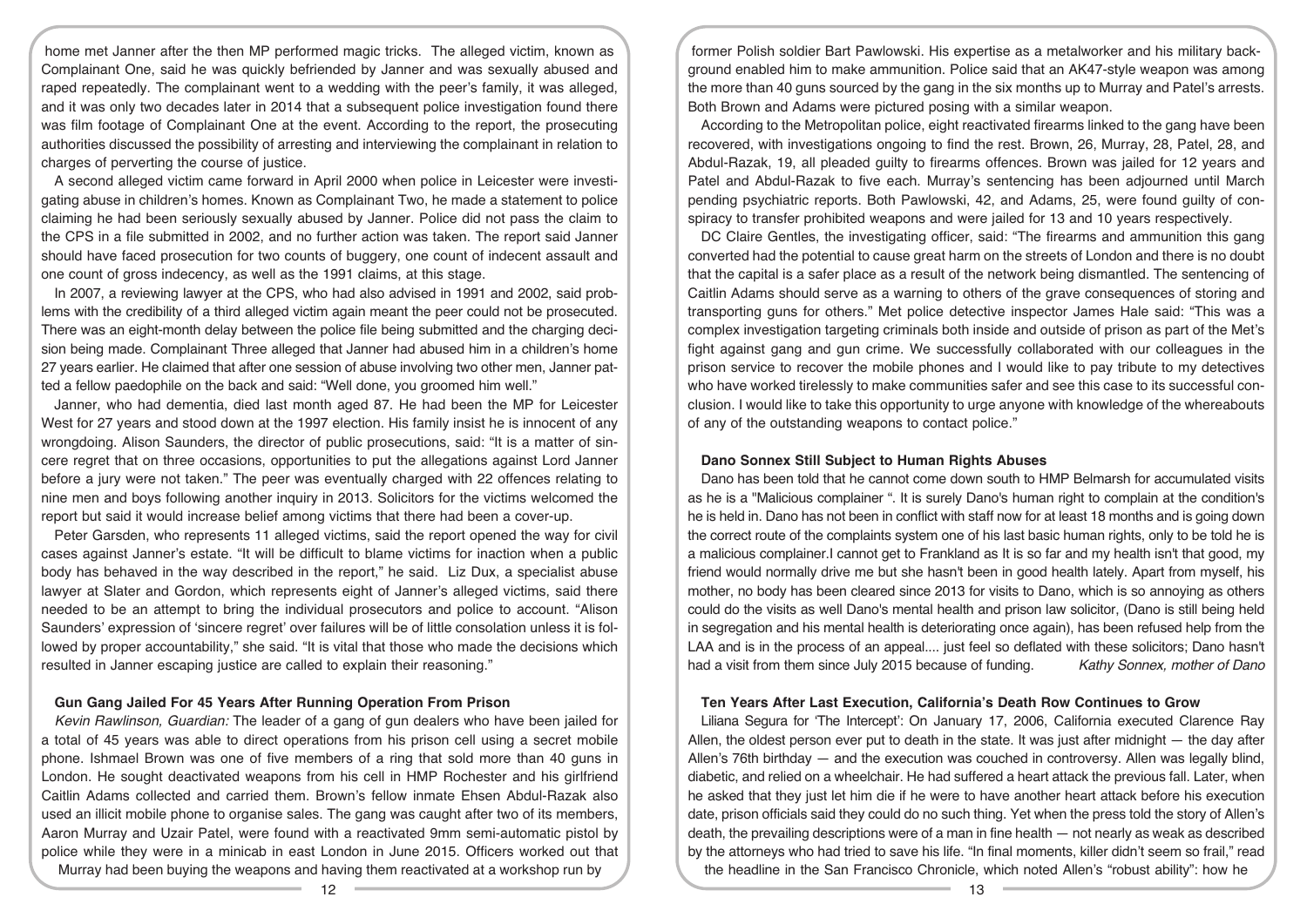stood up on his own from his wheelchair before being helped to the gurney by four prison guards; how he "vigorously craned his head" toward his supporters in the viewing chamber. California Assemblyman Todd Spitzer, who witnessed the execution, called it "incredibly humane," remarking, "For 76 years old, he looked to be in remarkably good shape." When it was revealed that officials at San Quentin had to inject Allen with a second deadly dose of potassium chloride — raising potential questions about the efficacy of the state's execution protocol the Associated Press presented this as proof that the "barrel-chested prisoner's heart was strong to the end."

The narrative was comforting in its reassurances: Regardless of any last legal challenges or activist hysterics, this was a dangerous killer, not a feeble old man. And Allen certainly had much blood on his hands: Sentenced to life in prison for killing his accomplice in a 1974 robbery, he was then convicted and sentenced to death a few years later for ordering three more murders while behind bars at Folsom Prison. In a state that had struggled to carry out executions for decades, Allen's death could be seen as a righteous way to usher in what was expected at the time to be a busy era for the execution chamber. With appeals running out for a number of prisoners, 2006 was to be the year California resumed executions "at a pace unseen in more than a generation," according to the Sacramento Bee. Yet a full decade later, California has not executed a single person. Soon after Allen's death in 2006, problems with lethal injection protocols brought the state's execution machinery to a halt. It has never restarted. In the meantime, California's death row, by far the largest in the country, has continued to grow, from 646 people in January 2006 to some 750 today. Last year, California officially ran out of space for its condemned prisoners, prompting Gov. Jerry Brown to request \$3.2 million from lawmakers to expand its death row cells.

But the past decade is only the latest chapter in California's long and sordid death penalty saga, a history that has seen the state pour resources into a punishment regime that, when measured in executions, at least, exists more in theory than in practice. To date, only 13 people have been executed since the state brought back the death penalty in 1977. Meanwhile, more than 100 have died facing execution — a quarter of these prisoners have committed suicide, according to the California Department of Corrections and Rehabilitation (CDCR). The cost to California taxpayers, according to a 2011 study, has been more than \$4 billion — and by 2030, the projected cost will reach \$9 billion, with more than 1,000 people on death row.

Today, a growing number of Californians have reached the inevitable conclusion that it's time to get rid of the death penalty once and for all. In 2012, a hard-fought ballot initiative to replace capital punishment with life without parole lost by a narrow margin — and in 2014 support for the death penalty dropped to a 50-year low. Yet some remain committed to reviving executions in California — and late last year the state took a number of steps in that direction. In November, the same month a federal judge overturned a ruling that had declared the state's death penalty unconstitutional on Eighth Amendment grounds, officials introduced a new "humane and dignified" lethal injection protocol, replacing its embattled three-drug cocktail with an array of one-dose options. In December, pro-death penalty activists began collecting signatures in support of a ballot measure that would jumpstart executions by quickening the appellate process and shorten the amount of time between conviction and execution. This coming November, backers of the measure will face off against an opposing measure that again seeks to abolish the death penalty. Last week, a field poll found California voters evenly divided on the two ballot initiatives.

None of this activity makes executions imminent in California. The state's new lethal injection protocol will be subject to a lengthy public vetting process. And even if the pro-death penal-

ty ballot measure prevails, implementing its changes would be costly and complicated. Still, should the state start killing again, Californians can expect to see a lot more prisoners who look like Clarence Ray Allen make their way to the gurney. As of now, the next 16 prisoners in line to die are mostly old men, all of whose sentences date back to the 1980s. Half are in their 60s, and two are more than 70; the oldest is 78.

Jeanne Woodford, who once oversaw executions as the warden at San Quentin, said killing these men "serves no penological purpose." The murders they committed "are horrible crimes, no doubt about it," she said. But decades later, their executions seem senseless and arbitrary, devoid even of any retributive value. In Allen's case, the father of one of his victims waited 25 years for his execution, only to die months before it was carried out. Nor do such executions keep Californians safer, Woodford says. It is understood that for a punishment to be a deterrent to crime, it must be "swift and certain." Today, more than ever, the death penalty in California is the exact opposite. Woodford worked at San Quentin for more than 25 years. When she started, there were only six people on death row. By the time she left in 2006, the number was more than 700. A lot of the prisoners she saw were young men — "gang members," she recalled, "the very people whose behavior changes over time." "These were not the people most Americans would imagine as the 'worst of the worst,'" she said. Many had been convicted under a 1978 ballot measure known as the Briggs initiative, which significantly expanded the kinds of crimes eligible for the death penalty. "When they widened the net, they included a lot of people who aren't serial killers," Woodford said. As she reached the end of her time at San Quentin, Woodford saw a death row population that was increasingly aging and infirm — "guys with dementia." Dozens had died of old age, illness, and suicide. "There is a wide gap between who the public thinks is on death row and who is actually on death row," she said.

After she left the CDCR, Woodford became an anti-death penalty activist, briefly heading the group Death Penalty Focus, which led the fight for Proposition 34, the 2012 ballot measure to abolish the death penalty. In doing so, she encountered the unlikeliest of allies: the man who authored the Briggs initiative, a former prosecutor-turned-defense attorney named Donald Heller. Once a staunch supporter of capital punishment — he once said he would "throw the switch" for a criminal defendant — Heller designed the 1978 ballot initiative at the behest of California state Sen. John Briggs, a right-wing conservative who aspired to join the U.S. Senate. The measure was designed to increase the number of eligible death penalty crimes through the use of "special circumstances" — aggravating factors that would automatically set the range of punishments for a criminal defendant as either death or life without parole. "Unfortunately," Heller recalled, "I did a really good job." The initiative passed overwhelmingly. A Loyola law professor who conducted a study of the death penalty for the Senate Judiciary Committee later decried the "reckless drafting" of the initiative as well as the political campaign around it: The ballot pamphlet told voters that only those who intended to carry out a murder would receive the death penalty under Briggs, but this did not turn out to be true. After the Briggs measure passed, prosecutors rushed to seek the death penalty. "Everyone was trying to put a notch on their gun," Heller recalled. "There were a tremendous number of capital cases filed."

As Heller watched the wave of new death sentences, he said, "I had second thoughts about what I wrote." He started to realize that he had made a number of erroneous assumptions about the death penalty. "The first was that it would deter murders," he said, a claim for which he says there is no empirical evidence. "The second: I assumed defendants would have competent representation." Heller was "shocked" to see just how shoddy the representation could be for people facing death row.But the case that ultimately turned Heller against the death penalty for good was that of a man named Tommy Thompson, one of the few people in California whose death sentence has cul-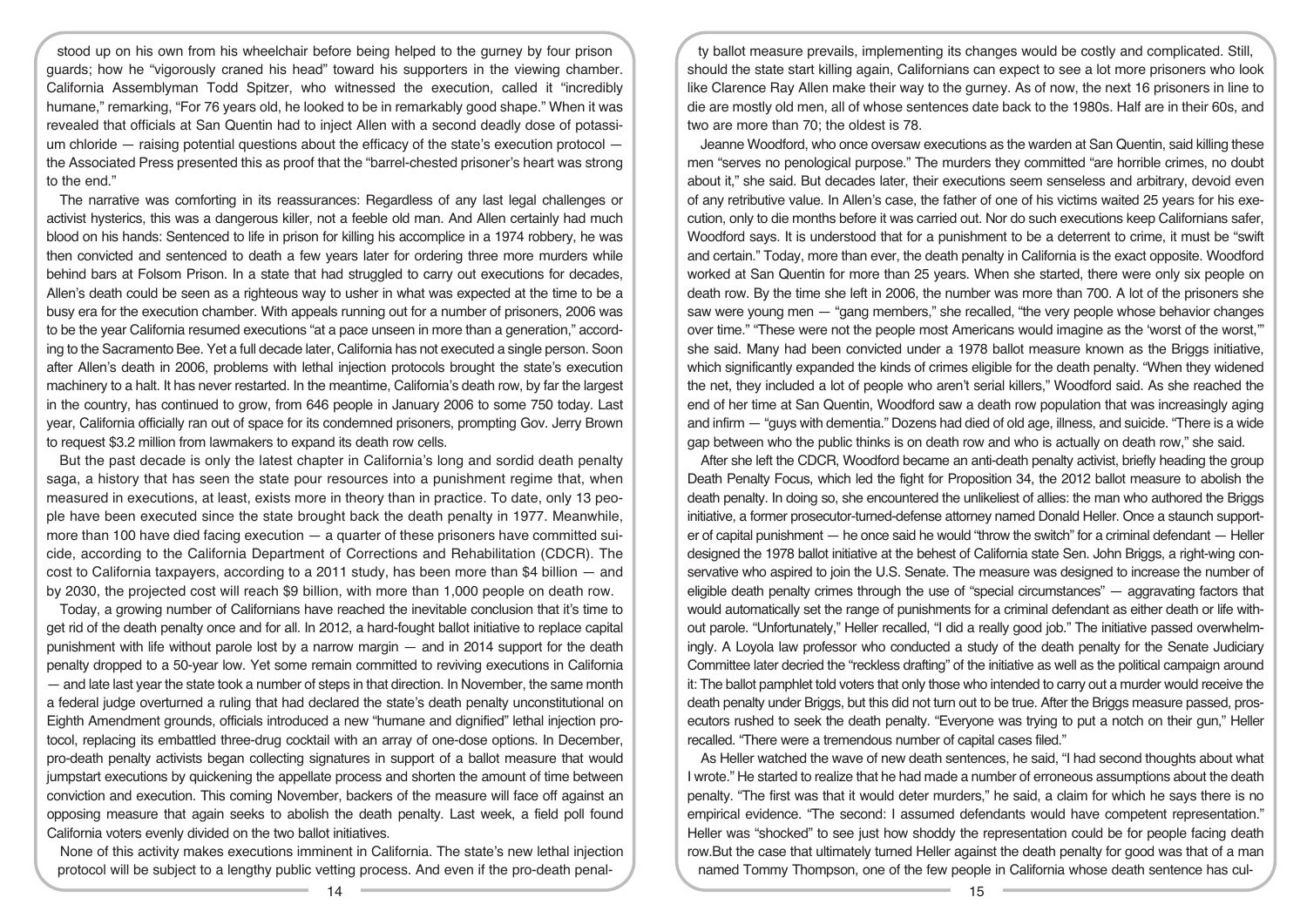minated with his execution. Sent to death row in 1984 largely on the word of a jailhouse snitch, Thompson was convicted for a rape and murder that prosecutors later pinned on his codefendant — but only after Thompson had already been condemned to die. Once the state "switched theories," Heller told the Los Angeles Times in 2011, "the prosecutor made no effort to notify Thompson's trial judge that evidence now showed that Thompson was not the actual murderer."

Heller was so disturbed by Thompson's case, he agreed to testify at his clemency hearing, "I laid out in detail the reasons that I felt this was wrong, that it violated the letter and spirit of the initiative, the fundamental law, the prosecutor's obligation, and was an injustice," he told the LA Times. But Gov. Pete Wilson declined to commute the sentence and Thompson was executed in 1998. His last words were read by the warden after his death at 12:06 a.m. "For 17 years the AG has been pursuing the wrong man," Thompson said. "I don't want anyone to avenge my death. Instead I want you to stop killing people. God bless." The experience forever altered Heller's feelings about capital punishment. "Something I wrote was utilized to execute someone who was innocent," Heller said. He no longer believes the death penalty is worth the financial or human cost. "If you have an imperfect system taking someone's life, it's a little bit frightening," Heller said. "Especially with the number of people who have been shown to be actually innocent. It makes you think."

Not everyone in the state is learning from the past. Indeed, as far as stalled executions are concerned, California has been here before. It took 15 years, after bringing back capital punishment in 1977, for the state to carry out its first execution, in 1992. In the meantime, hundreds were sent to death row. In 1990, a year that saw 33 new death sentences in the state, the Los Angeles Times ran an article titled, "Next to Die in Gas Chamber: It's Anybody's Guess." Of the 275 people on death row at the time, the story speculated, only those who were willing to drop their appeals and be executed were likely to be executed anytime soon. But even that was no guarantee. One man, on death row since the '80s for killing his wife, told the Times, "I don't wish to die, but I don't wish to live under these conditions." More than 25 years later, that man, Jerry Stanley, is still alive and now in his 70s. He has continued to ask for death. In 2011, as dubious lethal injection drugs made national news, he wrote to the Times, "I am willing to be the experimental guy to see whether or not they work."

These days California sends fewer people to death row. But the state still appears to be in denial about its death row crisis. In 2008, after four years of studying the state's death penalty system, the bipartisan California Commission on the Fair Administration of Justice declared it "dysfunctional." In addition to raising alarm about wrongful convictions, the commission warned lawmakers that sentencing an average of 20 prisoners per year to death — while executing no one — was creating "a backlog … so severe that California would have to execute five prisoners per month for the next 12 years just to carry out the sentences of those currently on death row."

The backlog, the commission found, is inextricable from the fact that virtually every person on California's death row is indigent — and thus reliant on the state for representation. But even as California has added scores to death row, it has defunded the office of the State Public Defender. So, while death penalty supporters like to blame prisoners' lengthy appeals for clogging the path to justice, in reality condemned inmates spend years just waiting to be appointed lawyers who can handle their case. Indeed, the commission found "excessive delay" at every stage of the review process: Prisoners sentenced to death wait between three to five years for an attorney to be assigned to their direct appeal. Longer still is the wait for counsel for state habeas petitions (eight to 10 years). These are followed by additional years of waiting for courts to rule: The commission found a more than sixyear wait for decisions on federal habeas petitions. In all, the commission found, "The total lapsed time from judgment of death to execution is 20-25 years."

That prisoners spend so long languishing on death row was at the heart of a 2014 ruling by U.S. District Judge Cormac Carney, who overturned the death sentence of a California man who had spent 20 years facing execution — and at the same time declared the state's death penalty system unconstitutional on Eighth Amendment grounds. For most prisoners on California's death row, he wrote, their sentence "has been quietly transformed into one no rationale jury or legislature could ever impose: life in prison, with the remote possibility of death." Compounding the problem are prosecutors who continue to seek death sentences despite the state's clear inability to carry them out. In 2015, which marked historic lows in new death sentences across the country, California condemned more people to die than any other state.

As in the rest of the country, these sentences were clustered in specific jurisdictions, where a single stubborn DA can still send a lot of people to death row. Of California's 14 new death sentences last year, prosecutors in Riverside County were responsible for eight. In Slate last fall, Robert J. Smith called Riverside "the buckle of a new Death Belt," a place that has "produced more death sentences since 2010 than any other county in America except one — Los Angeles County, which is four times its size." "In one sense, it's irrational," Heller said of prosecutors currently seeking death sentences in California. But more obviously, it is political. "Prosecutors still use it as a notch, I think, more than anything else."

It also means that the state will continue to invest in its death row infrastructure. "Honestly, I don't think they have a choice," said Woodford. "The death penalty is in place because of the voters in the state of California." Keeping it in place means meeting certain constitutional standards. Most recently, responding to a ruling by a federal judge, prison authorities hastily revamped a new medical unit at San Quentin to convert it into a 39-bed psychiatric unit for prisoners with mental illness. ("We are curing them to make them executable," Berkeley law professor and death penalty scholar Frank Zimring told the LA Times.) But perhaps the ultimate emblem of capital punishment in California is the death chamber at San Quentin — a \$853,000 renovation project completed years ago, and built by prisoners themselves. In 2010, members of the press were invited to inspect the new and improved death chamber. Reporters noted the roominess of the space (four times larger than the old one), its hexagonal shape, and the "pistachio-colored vinyl" covering the gurney (the "only splash of color" in the sterile room). The warden told reporters at the time that the prison was "fully prepared to carry out an execution," anticipating it would do so within a week. More than five years later, the execution chamber remains unused.

Last December, just two days after Christmas, the CDCR once more allowed journalists inside the death chamber. ("It smells of new paint," an LA Times reporter observed.) Twenty media outlets participated in the six-hour tour, which gave rare access to San Quentin's death row corridors, along with the solitary confinement unit the CDCR calls the Adjustment Center (otherwise known as "the hole"). The department denied there was any specific reason for the timing. ("One reporter recently asked to visit, and then another," a CDCR official wrote in an email to The Intercept.) The subsequent stories portrayed a grim universe, a prison within a prison that has grown out of the long legal limbo of its inhabitants. "Some two dozen wheelchairs sit parked outside the cells of aging men no longer able to walk," the Times noted. Meals are eaten in their cells, behind mesh screens. "Group therapy" is an assembly of men in metal cages. (The 21 women on death row are housed in a different prison in Chowchilla, two-and-a-half hours away.)

With no end in sight to their time on death row, prisoners do what they can — writing, exercising, listening to the radio. But there is no escaping the sense of neglect — of being forgotten. Speaking to the alternative weekly Metroactive, one prisoner summed up his life as "being left on a shelf."